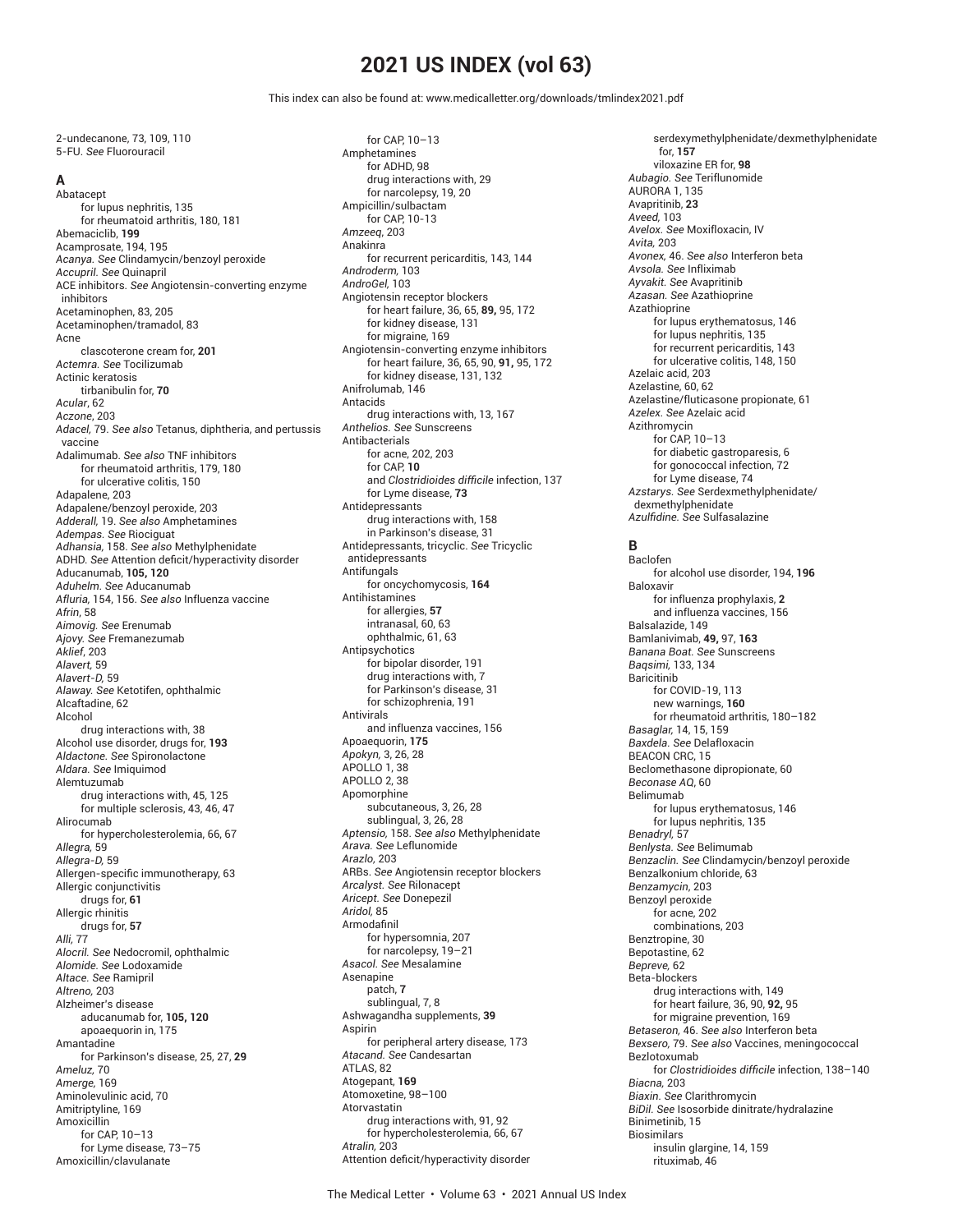BIPARK-1, 4, 5 BIPARK-2, 4, 5 Bipolar disorder olanzapine/samidorphan for, **191** Bisoprolol drug interactions with, 92 for heart failure, 36, 89, 90, 92, 95 BLAZE-1, 49, 50 BLAZE-2, 163 BLAZE-4, 50 *BLU-U,* 70 Blue light phototherapy for actinic keratosis, 70 *Borrelia burdgorferi,* 73 *Borrelia mayonii,* 73 *Botox. See* OnabotulinumtoxinA *Braftovi*, 15 Breast cancer abemaciclib for, **199** *Brexafemme. See* Ibrexafungerp Bromocriptine, 28 *Bronchitol,* **85** Budesonide intranasal, 60 for ulcerative colitis, 149 Bumetanide, 91, 93 Buprenorphine and opioid overdose, 151 *Burinex. See* Bumetanide Butoconazole, 142

### **C**

*Cabenuva,* **81** Cabergoline, 22 Cabotegravir, 81 Cabotegravir/rilpivirine, **81** Calcipotriene for acitinic keratosis, 70 Calcium drug interactions with, 13 Caldribine, 45 *Campral. See* Acamprosate Canagliflozin, 171 Cancer, breast. *See* Breast cancer Cancer, colorectal. *See* Colorectal cancer Cancer, lung. *See* Lung cancer Cancer, skin. *See* Skin cancer Candesartan for heart failure, 90, 92 for migraine, 169 *Candida* species, 141 *Canesten,* 142 Cannabidiol for Dravet syndrome, 126, 127 CAP. *See* Community-acquired pneumonia Captopril, 90 *Carac. See* Fluorouracil, topical Carbamazepine drug interactions with, 22 Carbidopa, 26, 27 Carbidopa/levodopa for Parkinson's disease, 3–5, 25–27 Carbidopa/levodopa/entacapone, 4, 27, 28 Carvedilol, 36, 90, **92** Casirivimab/imdevimab, 49, 50, 97, **130,** 163, 164 **CDI**. See *Clostridioides* difficile infection Cefepime, 12 **Cefixime** for gonococcal infection, 72 Cefotaxime for CAP, 11, 13 for Lyme disease, 74 Cefpodoxime, 11, 12 Ceftaroline, 11, 13 *Ceftin. See* Cefuroxime Ceftriaxone for CAP, 11, 13 for gonococcal infection, 72 for Lyme disease, 74, 75 Cefuroxime for CAP, 11, 12 for Lyme disease, 73–75 *Celebrex. See* Celecoxib Celecoxib for rheumatoid arthritis, 182

*Cellcept. See* Mycophenolate mofetil *Cequa. See* Cyclosporine, ophthalmic Certolizumab. *See also* TNF inhibitors for rheumatoid arthritis, 180, 183 Cetirizine for allergic rhinitis, 57, 59 ophthalmic, 61 Cetirizine/pseudoephedrine, 59 Cetuximab, 15, 16 Chemotherapy-related myelosupression. *See* Myelosuppression, chemotherapy-related Chlamydia, 72 *Chlamydophila pneumoniae,* 10 Chlorthalidone, 93 Chronic heart failure. *See* Heart Failure Chronic kidney disease finerenone for, 131 Ciclesonide, 60 Cicloprox, 164, 166 Cimetidine drug interactions with, 167 *Cimzia. See* Certolizumab Ciprofloxacin drug interactions with, 179 Citronella, 109–111 Cladribine, 45, 47 *Clarinex,* 59 *Clarinex-D,* 59 Clarithromycin for CAP, 10–13 *Claritin,* 59 *Claritin-D,* 59 Clascoterone cream, **201** Clavulanate/amoxicillin. *See* Amoxicillin/clavulanate *Clavulin. See* Amoxicillin/clavulanate *Clear Eyes,* 62 *Clenpiq*. *See* Sodium picosulfate *Cleocin T. See* Clindamycin, topical Clindamycin and *Clostridioides difficile* infection, 137 topical, 203 Clindamycin/benzoyl peroxide, 203 Clindamycin/tretinoin, 203 Clobazam for Dravet syndrome, 126–128 Clomipramine, 20 Clonidine, 99 Clopidogrel for peripheral artery disease, 173 *Clostridioides diffi cile* infection drugs for, **137** *Clostridium diffi cile. See Clostridioides diffi cile* infection Clotrimazole, 142 Clozapine, 31 *Clozaril. See* Clozapine Cocaine and opioid overdose, 151 Codeine drug interactions with, 167 *Cogentin,* 30 *Colazal,* 149 Colchicine for coronary artery disease, 54 for recurrent pericarditis, 143, 144 COLCOT, 54 *Colcrys. See* Colchicine Colonoscopy preparations *Sutab,* **33** Colorectal cancer encorafenib for, **15** *Colyte,* 34 COMBINE, 194, 195 COMET-ICE, 97 *Comirnaty. See* COVID-19 vaccines, Pfi zer/BioNTech Community-acquired pneumonia antibacterials for, **10** *Comtan. See* Entacapone *Concerta,* 158. *See also* Methylphenidate Conjunctivitis, allergic. *See* Allergic conjunctivitis Contraceptives for acne, 202 choice of, 17, 101 drug interactions with, 167, 179, 183 estetrol/drospirenone, **101** for heavy menstrual bleeding, 121

IUDs, 17, 18, 121 *Twirla,* **17** *Copaxone. See* Glatiramer acetate *Coppertone. See* Sunscreens *Coreg. See* Carvedilol *Corlanor. See* Ivabradine Coronary artery disease colchicine for, **54** Corticosteroids for allergies, 61 for community-acquired pneumonia, 14 and COVID-19, 113, 183 drug interactions with, 103 for lupus erythematosus, 146, 147 for lupus nephritis, 135 for rheumatoid arthritis, 177, 182, 183 for ulcerative colitis, 148, 149 intranasal, **58** ophthalmic, 62, 63, 75 *Cosela,* **174** *Cotempla,* 158. *See also* Methylphenidate COVACTA, 114 *Coversyl,* 90 COVID-19 bamlanivumab for, **49,** 97, **163** casirivimab/imdevimab for, 49, 50, 97, **130,** 163 and community-acquired pneumonia, 11 etesevimab, **49, 163** fluvoxamine for, **69** and multiple sclerosis, 46, 124 and rheumatoid arthritis, 183 strovimab for, **97** tocilizumab for, **113** COVID-19 vaccines booster doses, **145, 161, 186, 201** for children, **81, 185** and influenza vaccines, 153, 156 Johnson & Johnson, 41, **121,** 145, 183, 186, 187, 201 Moderna, **9,** 162, 163, 183, 186, 187, 201 Pfi zer/BioNTech, **1,** 81, 145, 161, 162, 183, 185- 187, 201 and rheumatoid arthritis, 183 *Cozaar. See* Losartan *Crestor. See* Rosuvastatin Cromolyn sodium intranasal, 59, 61 ophthalmic, 62 Cushing's disease osilodrostat for, **21** *Cutter* insect repellect. *See* DEET Cyclobenzaprine drug interactions with, 29 Cyclophosphamide for lupus erythematosus, 146 for lupus nephritis, 135 Cyclosporine drug interactions with, 167, 170 for lupus nephritis, 134, 135 Cyclosporine, ophthalmic, 75, 198 *Cymbalta. See* Duloxetine Cystic fibrosis inhaled mannitol for, **85** *Cytoxan. See* Cyclophosphamide

#### **D**

*D.H.E. 45,* 206 *Dalacin T,* 203 DAPA-HF, 93 Dapagliflozin for chronic kidney disease, 115 for heart failure, 36, 91, 93, 171 Dapsone, 203 Dasiglucagon, **132** *Daytrana,* 158. *See also* Methylphenidate Decongestants for allergies, 58 ophthalmic, 62 Deep brain stimulation for Parkinson's disease, 30 DEET, 73, **108,** 119 Delafloxacin for CAP, 10–14 Dementia in Parkinson's disease, 31 *Depakote,* 128, 169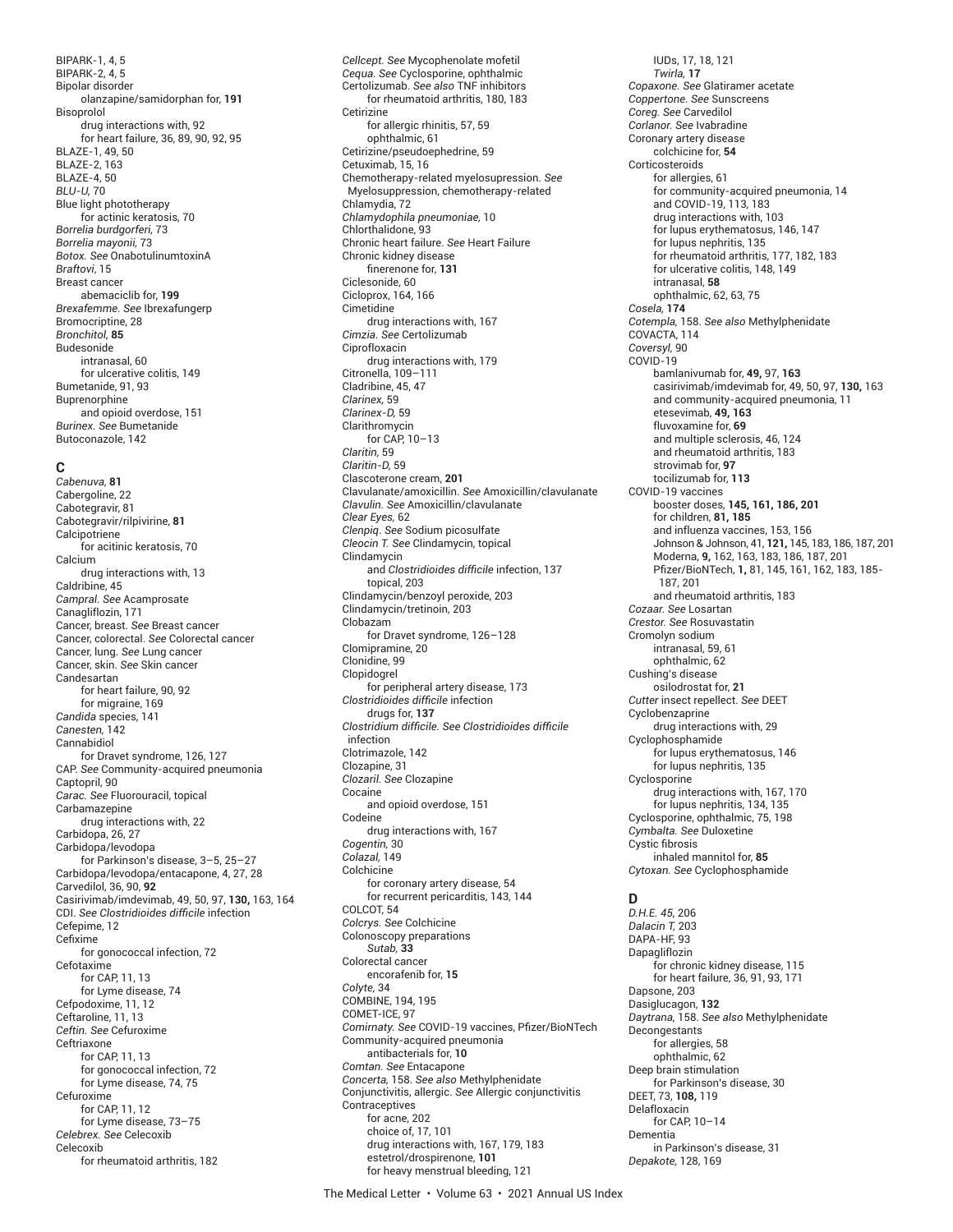*Depo-Medrol,* 182 *Depo-Testosterone,* 103 Depression in Parkinson's disease, 31 Desloratadine, 59 Desloratadine/pseudoephedrine, 59 *Detrol,* 67 Dexamethasone for COVID-19, 113 ophthalmic, 63 Dexfenfluramine, 126 Dexmethylphenidate for ADHD, 157, 158 Dexmethylphenidate/serdexmethylphenidate. *See* Serdexmethylphenidate/dexmethylphenidate Dextromethorphan drug interactions with, 29 Diabetes insulin glargine for, 14 Diabetic gastroparesis metoclopramide nasal spray for, **5** *Diacomit. See* Stiripentol Diclofenac gel for actinic keratosis, 70, 71 for rheumatoid arthritis, 182 *Differin,* 203 *Difi cid. See* Fidaxomicin *Diflucan. See* Fluconazole Digoxin for heart failure, **95** Dihydroergotamine nasal spray, **204** Diltiazem drug interactions with, 149 Dimethyl fumarate for multiple sclerosis, 45, 47, 124 *Diovan. See* Valsartan *Dipentum,* 149 Diphenhydramine, 57 Diroximel fumarate, 45, 47 Disease-modifying antirheumatic drugs, **177** Disulfi ram, 194, 195, **195** Diuretics. See also specific drug names for heart failure, 36, 91, **93** Divalproex sodium. *See also* Valproate for migraine, 169 DMARDs, **177** Domperidone, 6 Donepezil for Alzheimer's disease, 105 for Parkinson's disease, 31 Dopamine agonists. See also specific drug names for Parkinson's disease, **28** Dornase alfa, 85, 86 *Doxy. See* Doxycycline, IV Doxycycline for CAP, 10–13 for chlamydial infection, 72 IV, 13 for Lyme disease, 73–75 Dravet syndrome fenfluramine for, **126** *Drixoral*, 58 Drospirenone/estetrol, **101** Dry eye disease loteprednol for, **75** varenicline nasal spray for, **198** Duloxetine for migraine, 169 *Duopa,* 25, 26. *See also* Carbidopa/levodopa *Durela,* 83. *See also* Tramadol *Dymista. See* Azelastine/fluticasone propionate

#### **E**

*Ebixa. See* Memantine Ecamsule. *See* Sunscreens *Edurant,* 81 *Effexor. See* Venlafaxine Efinaconazole, 164, 166 *Efudex. See* Fluorouracil, topical Elagolix, 51, 122 Elagolix/estradiol/norethindrone, **51,** 121 *Eldepryl. See* Selegiline ELIPSE HoFH, 66 *Emgality. See* Galcanezumab EMPACTA, 114

Empagliflozin, 36, 91, 93, **171** EMPEROR-Preserved, 172 EMPEROR-Reduced, 172 EMPOWUR, 68 Enalapril, 89, 90 *Enbrel. See* Etanercept Encorafenib, 15 ENLIGHTEN-1, 191 ENLIGHTEN-2, 191 ENSEMBLE, 41 ENSEMBLE 2, 187 Ensulizole. *See* Sunscreens Entacapone, 3–5, 27, 28 Entacapone/carbidopa/levodopa. *See* Carbidopa/ levodopa/entacapone *Entresto. See* Sacubitril/valsartan *Entyvio. See* Vedolizumab *Epidiolex. See* Cannabidiol *Epiduo,* 203 Epinastine, 62 Eplerenone, 36, 91, 93 *Eprontia. See* Topiramate Eptinezumab drug safety, 56 for migraine, 169, 170 *Erbitux. See* Cetuximab Erenumab hypertension with, **56** for migraine, 169, 170 Ergotamine, 205 Ertugliflozin, 171 *Erygel. See* Erythromycin, topical Erythromycin for diabetic gastroparesis, 6 topical, 203 Erythromycin/benzoyl peroxide, 203 *Escherichia coli,* 140 Essential oils insect repellents, 110 Estetrol/drospirenone, **101** Estradiol, 122 Estradiol/elagolix/norethindrone. *See* Elagolix/ estradiol/norethindrone Estradiol/norethindrone/relugolix. *See* Relugolix/ estradiol/norethindrone **Estrogens** in oral contraceptives, 17, 18 Etanercept. *See also* TNF inhibitors for rheumatoid arthritis, 180 Etesevimab, **49, 163** Ethinyl estradiol drug interactions with, 179 *Twirla,* **17** Etonogestrel implant, 17, 101 Evinacumab, **66** *Evkeeza. See* Evinacumab *Evoclin. See* Clindamycin, topical Evolocumab, 66 *Evra,* 17 Excessive daytime sleepiness. *See* Narcolepsy *Exelon. See* Rivastigmine Exercise therapy for Parkinson's disease, 31 *Extavia,* 46. *See also* Interferon beta *Eysuvis,* **75,** 198. *See also* Loteprednol *Ezallor Sprinkle. See* Rosuvastatin

#### **F**

Ezetimibe, 66, 67

*Factive. See* Gemifloxacin Familial hypercholesterolemia. *See* Homozygous familial hypercholesterolemia *Farxiga. See* Dapagliflozin Fecal microbiota transplantation for *Clostridioides difficile* infection, 137-139 Fenfluramine for Dravet syndrome, **126** Fentanyl and opioid overdose, 151 Fexofenadine, 59 Fexofenadine/pseudoephedrine, 59 Fibroids and heavy menstral bleeding, 51, 121 Fidaxomicin for *Clostridioides difficile* infection, 137-139 FIDELIO-DKD, 131, 132 Finerenone, **131** Fingolimod for multiple sclerosis, 44, 47, 123, 125 *Fintepla. See* Fenfluramine for Dravet syndrome *Firvanq. See* Vancomycin *Flagyl. See* Metronidazole FLAIR, 82 *Flonase,* 60, 61 *Fluad,* 154–156. *See also* Vaccines, influenza *Fluarix,* 154. *See also* Vaccines, influenza *Flublok,* 154, 155. *See also* Vaccines, influenza *FluceIvax,* 154, 155. *See also* Vaccines, influenza Fluconazole drug interactions with, 182, 206 for onychomycosis, 164–167 for vulvovaginal candidiasis, 141, 142 *FluLaval,* 154. *See also* Vaccines, influenza *FluMist,* 154. *See also* Vaccines, influenza Flunisolide, 60 *Fluoroplex. See* Fluorouracil, topical Fluoroquinolones. *See also* individual drug names for CAP, 10–13 and *Clostridioides difficile* infection, 137 Fluorouracil for colon cancer, 15 topical, 70, 71 Fluoxetine drug interactions with, 167 for narcolepsy, 19, 20 Fluticasone, 60, 61 Fluticasone propionate/azelastine, 61 Fluvoxamine for COVID-19, **69** *Fluzone,* 154–156 *Focalin. See* Dexmethylphenidate for ADHD Focused ultrasound subthalamotomy for Parkinson's disease, 31 Folic acid drug interactions with, 182 *Fortesta,* 103 Fosinopril, 90 Fremanezumab drug safety, 56 for migraine, 169, 170 *Frova. See* Frovatriptan Frovatriptan, 169

#### **G**

Furosemide, 91, 93

G-CSF. *See* Granulocyte colony-stimulating factor Gabapentin for alcohol use disorder, 194–196 Galantamine for Alzheimer's disease, 105 in Parkinson's disease, 31 Galcanezumab drug safety, 56 for migraine, 169, 170 Gastrointestinal stromal tumors avapritinib for, **23** *GaviLyte,* 34 Gemifloxacin for CAP, 10–12 *Gemtesa. See* Vibegron Gentamicin for gonococcal infection, 72 *Gilenya. See* Fingolimod *Gimoti. See* Metoclopramide for diabetic gastroparesis GIST. *See* Gastrointestinal stromal tumors Glatiramer acetate, **42,** 46, 124 *Glatopa. See* Glatiramer acetate *Gleevec. See* Imatinib *Gloperba. See* Colchicine GLOW, 77 GLOW-EX, 77 *GlucaGen,* 133, 134 Glucagon for hypoglycemia, **132** *Glucagon Emergency Kit,* 134 *Gocovri. See* Amantadine Golimumab. *See also* TNF inhibitors for rheumatoid arthritis, 180 for ulcerative colitis, 150 GoLYTELY, 34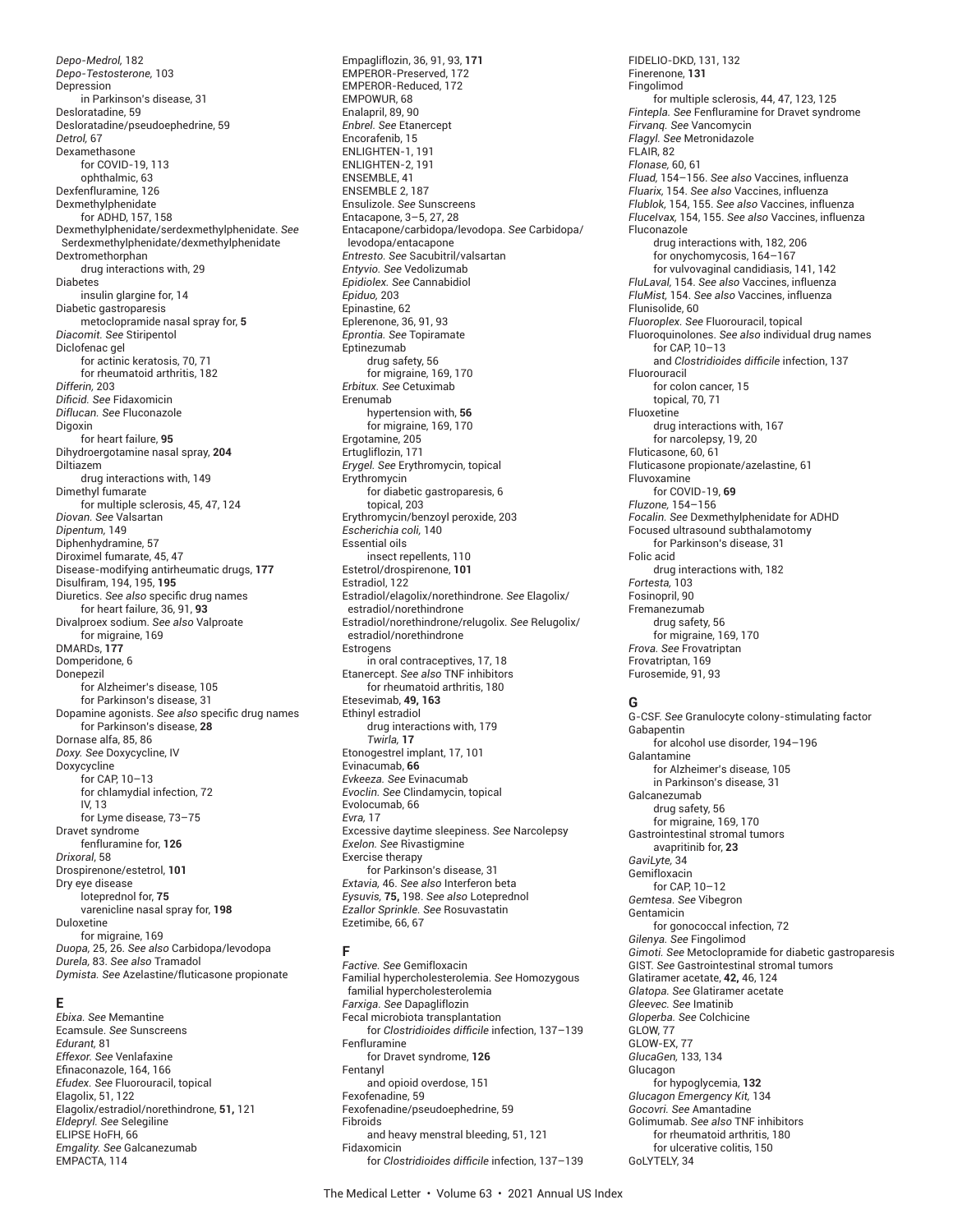#### Gonococcal infection new treatment recommendations, **72** Granulocyte colony-stimulating factor for chemotherapy-induced myelosuppression,

 174, 175 Grapefruit juice drug interactions with, 135 Griseofulvin, 165, 166 Guanfacine, 99 *Gvoke,* 132–134 *Gynazole 1,* 142 *Gyne-Lotrimin,* 142

### **H**

H1-antihistamines. *See* Antihistamines *Haemophilus influenzae,* 10 HARMONY I, 19 HARMONY Ibis, 19 HARMONY III, 19 *Hawaiian Tropic. See* Sunscreens Heart failure drugs for, **89** empagliflozin for, **171** vericiguat for, **36** *Heplisav-B,* 156 Heroin and opioid overdose, 151 Herpes zoster vaccine, 129 HIV infection cabotegravir/rilpivirine for, **81** Homosalate. *See* Sunscreens Homozygous familial hypercholesterolemia evinacumab for, **66** *Horizant. See* Gabapentin HPV vaccine, 79 Human immunodeficiency virus. See HIV infection Human papillomavirus vaccine, 79 *Humira. See* Adalimumab Hydralazine, 91, 94 Hydralazine/isosorbide dinitrate. *See* Isosorbide dinitrate/hydralazine Hydrochlorothiazide, 93 Hydroxychloroquine and COVID-19 vaccination, 183 for lupus erythematosus, 146 for rheumatoid arthritis, 177, 178, 182 Hypercholesterolemia, homozygous familial. *See* Homozygous familial hypercholesterolemia Hypertension and erenumab, **56** Hypertonic saline

for cystic fibrosis, 85, 86

### **I**

*Ibrance. See* Palbociclib Ibrexafungerp, **141** Imatinib for GIST, 23, 24 Imdevimab, 49, 50, 97 Imdevimab/casirivimab. *See* Casirivimab/imdevimab Imipenem, 12 Imiquimod, 70, 71 Immunotherapy, allergen-specific, 63 *Imuran. See* Azathioprine *Inbrija. See* Levodopa, dry powder Incontinence, urinary. *See* Overactive bladder *Inderal. See* Propranolol Indomethacin drug interactions with, 134 Infliximab. *See also* TNF inhibitors for rheumatoid arthritis, 180 for ulcerative colitis, 150 Influenza and community-acquired pneumonia, 11 vaccines for, **153** Ingenol mebutate gel, 70 Insect repellents, 73, **108,** 119 *Inspra. See* Eplerenone INSTRIDE 1, 14 INSTRIDE 2, 14 INSTRIDE 3, 159 Insulin glargine, **14, 159** Interferon beta for multiple sclerosis, 42, 46, 124 Intrauterine devices

for contraception, 17, 18, 101 for heavy menstrual bleeding, 51, 121 inTUne, 104 *Inveltys,* 76. *See also* Loteprednol, ophthalmic *Invokana. See* Canagliflozin Ipratropium, 60, 61 IR3535, 73, 109, 110 Irinotecan, 15, 16 Iron drug interactions with, 13 Isoproterenol drug interactions with, 29 Isosorbide dinitrate, 91, 94 Isosorbide dinitrate/hydralazine, 36, 89, 91, 94–96 Istradefylline, 27, **29** *Isturisa. See* Osilodrostat *Itchy Eye Relief,* 62 Itraconazole, 164–167 IUDs. *See* Intrauterine devices Ivabradine, 36, 89, 91, 94–96 *Ixodes pacifi cus,* 73 *Ixodes scapularis,* 73

#### **J**

*Jardiance. See* Empagliflozin *Jatenzo,* **103** *Jornay PM,* 158. *See also* Methylphenidate *Jublia. See* Efi naconazole *Juxtapid. See* Lomitapide

#### **K**

*Kenalog. See* Triamcinolone acetonide intra-articular *Keppra,* **126** *Kerendia,* **131** *Kerydin. See* Tavaborole *Kesimpta. See* Ofatumumab Ketoconazole for Cushing's disease, 21, 23 drug interactions with, 22, 44, 135 Ketorolac, ophthalmic, 62 Ketotifen ophthalmic, 62, 63 *Kevzara. See* Sarilumab *Kineret. See* Anakinra *Klisyri,* **70** *Kloxxado,* **151** *Korlym,* 22 *Kynmobi,* 3, 26, 28

### **L**

*Lacrisert,* 75, 198 Lamisil. See Terbinafine *Lantus,* 14, 15, 159 Laser therapy for onychomycosis, 165, 167 *Lasix. See* Furosemide Lasmiditan, 205 *Lastacaft,* 62 Lefamulin for CAP, 12, 13 Leflunomide for rheumatoid arthritis, 178, 183 *Legionella* species, 10 *Lemtrada. See* Alemtuzumab Leucovorin, 15 Levetiracetam for Dravet syndrome, 126 Levocetirizine, 59 Levodopa drug interactions with, 29 dry powder, 3, 26 for Parkinson's disease, 25, 28 Levodopa/carbidopa. *See* Carbidopa/levodopa Levodopa/carbidopa/entacapone. *See* Carbidopa/ levodopa/entacapone Levofloxacin for CAP, 10–13 Levonorgestrel drug interactions with, 179 *in Twirla,* **17** *Levulan Kerastick,* 70 *Lialda. See* Mesalamine LIBERTY, 122 LIFF<sub>90</sub> Lifitegrast, 75, 198

LINC 3, 22 Linezolid for CAP, 12 drug interactions with, 29 *Lioresal. See* Baclofen *Lipitor. See* Atorvastatin **Liraglutide** for weight loss, 53, 106, 108 Lisinopril, 90 Lithium drug interactions with, 91, 92, 94 LoDoCo2, 54 *Lodosyn. See* Carbidopa Lodoxamide, 62 Lomitapide for hypercholesterolemia, 66, 67 *Lopressor. See* Metoprolol Loratadine, 59 Loratadine/pseudoephedrine, 59 Losartan drug interactions with, 92 for heart failure, 90, 92 *Lotemax*. *See* Loteprednol Loteprednol for allergic conjunctivitis, 62, 63 for dry eye disease, **75,** 198 Loteprednol/tobramycin, 76 Lung cancer, small cell trilaciclib in, 174 *Lupkynis. See* Voclosporin Lupus erythematosus, anifrolumab for, **146** Lupus nephritis voclosporin for, **134** *Luvox. See* Fluvoxamine *Lybalvi,* 191 Lyme disease antibacterials for, **73** insect repellents, 108 *Lysodren. See* Mitotane *Lysteda. See* Tranexamic acid

#### **M**

Magnesium drug interactions with, 13 Mannitol, inhaled, **85** MAO inhibitors drug interactions with, 27, 38, 45 147, 149, 158 MAO-A inhibitors, 29 MAO-B inhibitors, 5, 7, 149 for Parkinson's disease, 27 *Mavenclad*, 45 *Mavik*, 90 *Mayzent. See* Siponimod Medroxyprogesterone acetate, 101 *Mektovi*, 15 Melanoma sunscreens, **115** Memantine in Parkinson's disease, 31 *Menactra,* 78–80 *Menomune,* 79 *MenQuadfi ,* **78** *Menveo,* 78–80 Meperidine drug interactions with, 29 Meradimate. *See* Sunscreens Mercaptopurine, 148, 150 Mesalamine, 147, 149 Methadone, 29, 151 Methamphetamine, 151 Methicillin-resistant *Staphylococcus aureus* in CAP, 10, 11 Methotrexate for lupus erythematosus, 146 for rheumatoid arthritis, **177** Methyldopa, 29 Methylphenidate for ADHD, 98, 157, 158 drug interactions with, 29 for narcolepsy, 19, 20, 207 Methylprednisolone, intra-articular, 182 Metoclopramide for diabetic gastroparesis, **5** drug interactions with, 28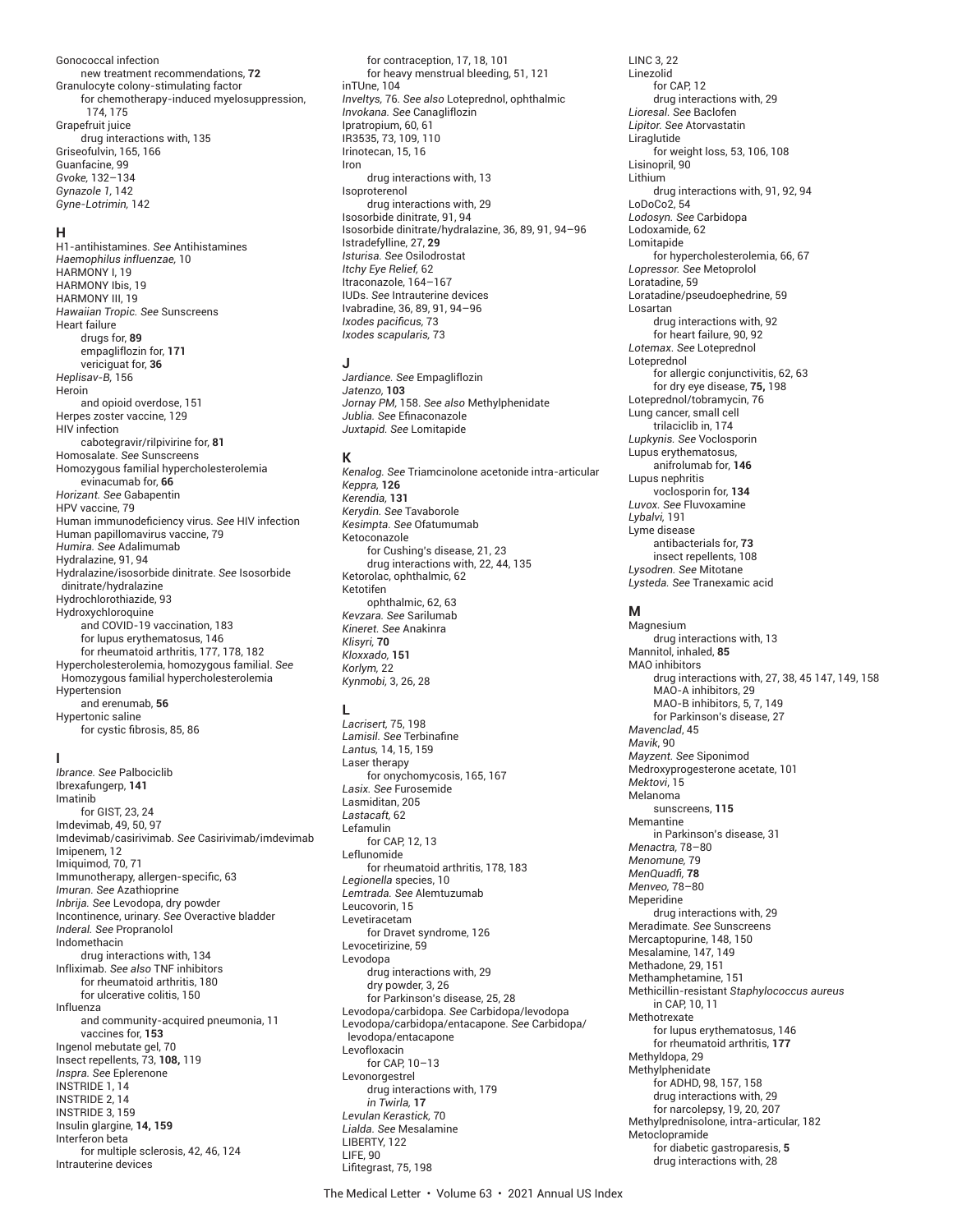*Metopirone. See* Metyrapone Metoprolol for heart failure, 36, 90, 92, 96 for migraine, 169 *Metro IV,* 139. *See also* Metronidazole Metronidazole for *Clostridioides difficile* infection, 137-140 Metyrapone, 22, 23 Miconazole, 142 Mifepristone, 22 Migraine atogepant for, **169** dihydroergotamine nasal spray for, **204** *Migranal,* 204–206 Minocycline, 203 Mirabegron, 67 *MiraLAX,* 34 *Mirapex. See* Pramipexole *Mirena,* 51, 121. *See also* Intrauterine devices *Mitigare. See* Colchicine Mitotane, 22, 23 Mitoxantrone for multiple sclerosis, 44, 46 Mixed-salt oxybate oral solution for idiopathic hypersomnia, **207** for narcolepsy, 19, 20 Modafinil, 19-21, 207 Moderna vaccine. *See* COVID-19 vaccines, Moderna MODIFY, 138 Mometasone furoate, 61 monarchE, 199 *Monistat. See* Miconazole Monoamine oxidase inhibitors. *See* MAO inhibitors Montelukast, **58** *Moraxella catarrhalis,* 10 *Motilium,* 6 *MoviPrep,* 33-35 Moxifloxacin for CAP, 10–12 IV, 13 MRSA. *See* Methicillin-resistant *Staphylococcus aureus* Multiple sclerosis drugs for, **42** penosimod for, **123** MUSE, 146 Mycophenolate mofetil for lupus erythematosus, 146 for lupus nephritis, 134–136 for thyroid eye disease, 87 *Mycoplasma pneumoniae,* 10 Myelosuppression, chemotherapy-related trilaciclib for, **174** *Myfembree. See* Relugolix/estradiol/norethindrone *Myrbetriq,* 67

#### **N**

Naloxone, **151** Naltrexone for alcohol use disorder, **193,** 195 for opioid overdose, 151 Naphazoline, 62 *Naphcon-A,* 62 Naproxen, 205 Naratriptan, 169 *Narcan,* 151, 152 **Narcolepsy** idiopathic hypersomnia, 207 pitolisant for, **19** *Nasacort. See* Triamcinolone acetonide, intranasal Nasal saline, 60 *Nasalcrom. See* Cromolyn sodium, intranasal *Nasonex,* 61 Natalizumab for multiple sclerosis, 43, 46, 124 *Natesto,* 103 NAVIGATOR, 24 Nd:YAP for onychomycosis, 165 Nedocromil, 62 *Neisseria meningitidis,* 78, 79 *Neoral. See* Cyclosporine Nephazoline/pheniramine, 62 *Neupro. See* Rotigotine *Neurontin. See* Gabapentin

*Nexplanon. See* Etonogestrel implant *Nextstellis,* **101** *Nimenrix,* 80 Nonsteroidal anti-inflammatory drugs drug interactions with, 91, 92, 94, 133 for heavy menstrual bleeding, 51 for migraine, 169, 205 ophthalmic, 62 for recurrent pericarditis, 143 for rheumatoid arthritis, 182, 183 Nootkatone, 109 Norelgestromin, 17 Norethindrone/estradiol/elagolix. *See* Elagolix/ estradiol/norethindrone Norethindrone/relugolix/estradiol. *See* Relugolix/ estradiol/norethindrone **Nortriptyline** in Parkinson's disease, 31 *Nourianz. See* Istradefylline *NuLYTELY,* 34 *Nuplazid. See* Primavenserin *Nurtec. See* Rimegepant *Nuvigil.* See Armodafinil *Nuzyra. See* Omadacycline

#### **O**

Ocrelizumab, 43, 46, 47 *Ocrevus. See* Ocrelizumab Octinoxate. *See* Sunscreens Octisalate. *See* Sunscreens Octocrylene. *See* Sunscreens Ofatumumab, 43, 46, 124 *Off!* insect repellent. *See* DEET Oil of lemon eucalyptus, 73, 109–111 Olanzapine for schizophrenia, 191, 192 Olanzapine/samidorphan, **191** Oliceridine, **37** *Olinvyk. See* Oliceridine Olopatadine intranasal, 60 ophthalmic, 62 Olsalazine, 149 *Olumiant. See* Baracitinib **Omadacycline** for CAP, 12, 13 Omalizumab, 60 Ombitasvir/paritaprevir/ritonavir drug interactions with, 18 *Omnaris,* 60 OnabotulinumtoxinA for migraine, 169 for overactive bladder, 68 Ondansetron for diabetic gastroparesis, 6 drug interactions with, 28 *Onexton. See* Clindamycin/benzoyl peroxide *Onfi . See* Clobazam *Ongentys. See* Opicapone ONSET-1, 198, 199 ONSET-2, 198, 199 Onychomycosis, treatment of, **164** *Opcon A,* 62 Opicapone, **3,** 28, 29 Opioid overdose naloxone for, **151** Opioids drug interactions with, 29, 84, 149 oliceridine, **37** *Opticrom. See* Cromolyn sodium, ophthalmic OPTIMUM, 124 ORAL Surveillance, 160, 182 *Orencia. See* Abatacept *Orgovyx. See* Relugolix *Oriahn. See* Elagolix/estradiol/norethindrone *Orlissa. See* Elagolix Orlistat, 77 Oseltamivir for influenza prophylaxis, 2, 3 and influenza vaccines, 156 Osilodrostat, **21** *Osmolex ER. See* Amantadine *OsmoPrep. See also* Sodium phosphate *Otrexup. See* Methotrexate Overactive bladder

vibegron for, **67** Oxaliplatin, 15 Oxybenzone. *See* Sunscreens Oxymetazoline, 58 Ozanimod for multiple sclerosis, 44, 47, 123, 125 for ulcerative colitis, 147 *Ozempic,* **53,** 106

# **P**

Pain migraine, 169 oliceridine for, **37** tramadol oral solution for, **83** Palbociclib, 200 *Para*-aminobenzoic acid in sunscreens, 116, 117 PARADIGM-HF, 89 PARAGON-HF, 65, 89 Parent Training in Behavior Management, 99 Paritaprevir/ombitasvir/ritonavir, 18 Parkinson's disease drugs for, **25** opicapone for, **3** *Parlodel,* 28 Pasireotide, 22 *Patanase,* 60 *Patanol,* 62 Penelope-B, 200 Penicillin G for Lyme disease, 74 **Penicillins** for CAP, 12, 13 *Penlac. See* Cicloprox *Pennsaid. See* Diclofenac gel Peramivir, 156 Pericarditis, recurrent rilonacept for, **143** Perindopril, 90 Peripheral artery disease rivaroxaban for, **172** Permethrin, 73, 110, 111 Pfi zer/BioNTech vaccine. *See* COVID-19 vaccines, Pfizer/BioNTech Pheniramine/naphazoline, 62 Phenothiazines drug interactions with, 38 Phentermine/fenfluramine, 126 Phentermine/topiramate, 53, 106 Phenylephrine, 58 Phenytoin drug interactions with, 22, 158 Photodynamic therapy for actinic keratosis, 70 for onychomycosis, 165, 167 Picaridin, 73, 109, 110 *Picato,* 70 Pimavenserin, 31 Pioglitazone drug interactions with, 179 Piperacillin/tazobactam, 12 Pitolisant, **19,** 207 *Plaquenil. See* Hydroxychloroquine *Plavix. See* Clopidogrel *Plegridy,* 42, 46. *See also* Interferon beta *Plenity,* **77** *Plenvu,* 34 Pneumococcal vaccine. *See* Vaccines, pneumococcal *Pneumovax 23,* 188–190 Polyethylene glycol for colonoscopy preparation, 34 *Polypodium leucotomos,* 116 *Pondimin,* 126 Ponesimod, **123** *Ponvory. See* Ponesimod PPSV23. *See Pneumovax 23 Praluent. See* Alirocumab Pramipexole for Parkinson's disease, 26, 28 Prazosin for alcohol use disorder, 197 *Pred Mild. See* Prednisone, ophthalmic Prednisolone and loteprednol, 75 ophthalmic, 62, 63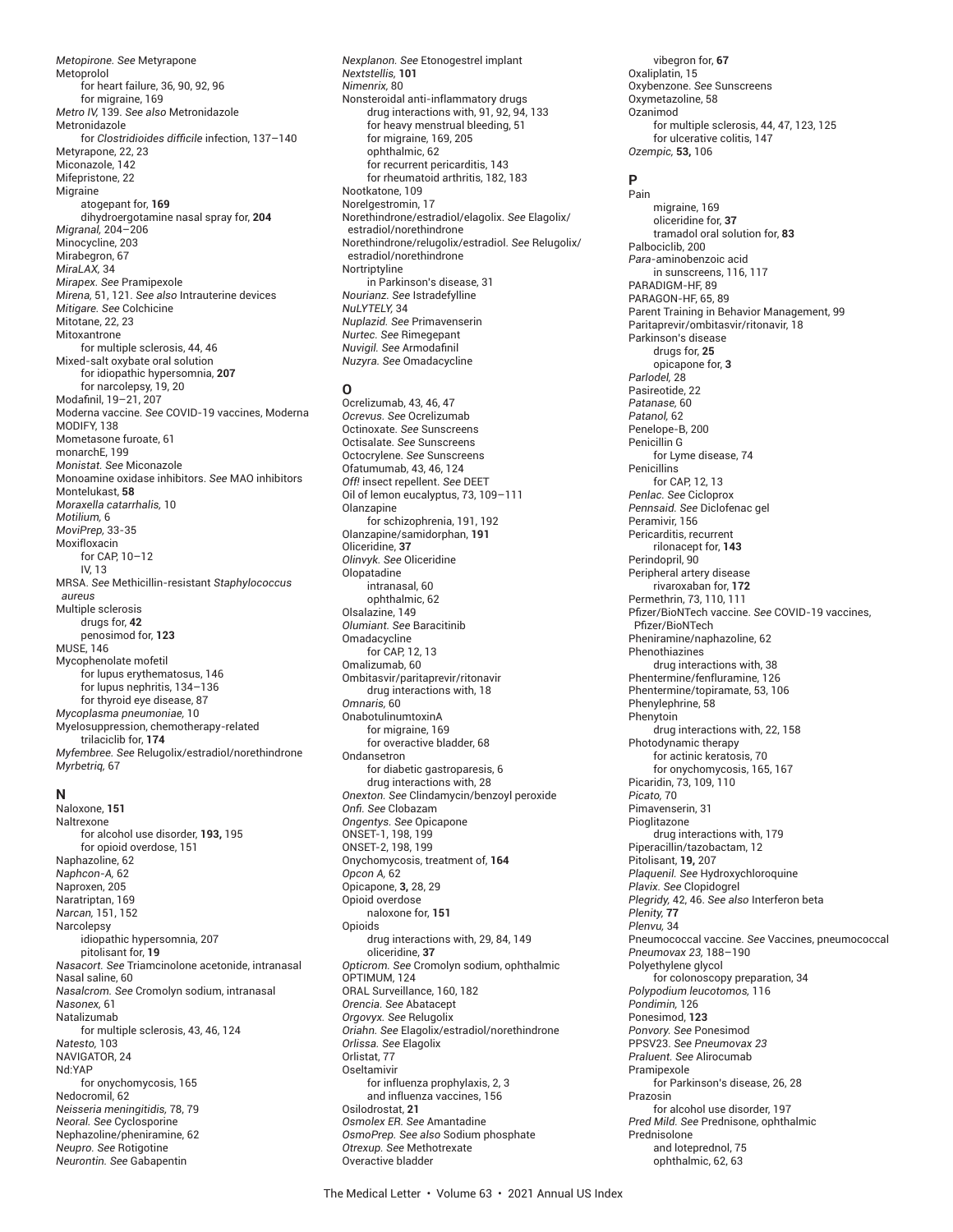Prednisone ophthalmic, 62 for recurrent pericarditis, 143 for rheumatoid arthritis, 182, 183 for ulcerative colitis, 149 *Prepopik. See* Sodium picosulfate *Prevagen. See* Apoaequorin *Prevnar 13,* 188–190 *Prevnar 20,* **188** *Prinivil,* 90 Probenecid drug interactions with, 182 Probiotics for *Clostridioides difficile* infection, 139 Prochlorperazine, 28 *Prograf. See* Tacrolimus Promethazine for diabetic gastroparesis, 6 Propranolol, 169 Proton pump inhibitors drug interactions with, 167 Provigil. See Modafinil Pseudoephedrine for allergies, 58 drug interactions with, 29 *Pseudomonas aeruginosa,* 10 Psychosis in Parkinson's disease, 31 *Pulmozyme. See* Dornase alfa *Purixan. See* Mercaptopurine

## **Q**

*Qdolo,* **83** *Qelbree,* **98** *Qnasl,* 60 *Qsymia. See* Phentermine/topiramate *Qudexy. See* Topiramate Quetiapine in Parkinson's disease, 31 *QuilliChew,* 158. *See also* Methylphenidate *Quillivant,* 158. *See also* Methylphenidate Quinapril, 90 *Qulipta*. *See* Atogepant

### **R**

Ramipril, 90 *Rapatha,* 66 *Rapivab. See* Peramivir Rasagiline for Parkinson's disease, 27, 29 *Rasuvo. See* Methotrexate *Rayos. See* Prednisone *Razadyne. See* Galantamine *Reactine,* 59 *Rebif,* 46, 124. *See also* Interferon beta RECOVERY, 113 Recurrent pericarditis rilonacept for, **143** *Reditrex. See* Methotrexate *Redux,* 126 *REGEN-COV. See* Casirivimab/imdevimab *Reglan,* 5–7, 28 Regorafenib, 23 *Relenza. See* Zanamivir Relugolix, 51 Relugolix/estradiol/norethindrone, 121 REMDACTA, 114 Remdesivir for COVID-19, 69, 113 *Remicade. See* Infliximab *Renflexis. See* Infliximab *Repel* insect repellent, 110 *Requip. See* Ropinirole *Restasis. See* Cyclosporine, ophthalmic *Retin-A,* 203 Retinoids, topical, 202 *Revatio. See* Sildenafi l *Revia. See* Naltrexone *Reyvow. See* Lasmiditan RHAPSODY, 143 rhDNase, 85 Rheumatoid arthritis safety of JAK inhibitors, **160** drugs for, **177** *Rheumatrex. See* Methotrexate

*Rhinocort. See* Budesonide, intranasal *Riabni. See also* Rituximab Rifampin drug interactions with, 18, 167, 170, 179, 182 Rifaximin for *Clostridioides difficile* infection, 137-140 Rilonacept, **143** Rilpivirine, 81 Rilpivirine/cabotegravir, **81** Rimegepant, 169, 170, 205 *Rinvoq. See* Upadacitinib Riociguat for heart failure, 36 Risperidone drug interactions with, 158 *RIT Sun Guard,* 119 *Ritalin,* 158. *See also* Methylphenidate Ritonavir/ombitasvir/paritaprevir, 18 *Rituxan. See* Rituximab Rituximab biosimilars, 46, 181 for lupus erythematosus, 146 for lupus nephritis, 135 for multiple sclerosis, 44, 46 for rheumatoid arthritis, 179, 181 for thyroid eye disease, 87 Rivaroxaban for peripheral artery disease, **172** Rivastigmine for Alzheimer's disease, 105 in Parkinson's disease, 31 Ropinirole for Parkinson's disease, 26, 28 Rosuvastatin drug interactions with, 179 for hypercholesterolemia, 66, 67 for multiple sclerosis, 46 Rotigotine, 26, 28 *Ruxience. See also* Rituximab *Rybelsus,* 53, 106 *Rytary,* 3. *See also* Carbidopa/levodopa

### **S**

Sacubitril/valsartan drug interactions with, 91 expanded indication, **65** for heart failure, 36, 37, 89, 172 Safinamide, 27, 29 Samidorphan/olazapine. *See* Olanzapine/samidorphan *Saphnelo,* 146 *Saphris. See* Asenapine, sublingual Sarilumab, 179, 181 SARS-CoV-2. *See* COVID-19 *Sawyer* insect repellent, 110 *Saxenda. See* Liraglutide Schizophrenia asenapine patch for, **7** olanzapine/samidorphan for, **191** Scopolamine patch for diabetic gastroparesis, 6 *Secuado. See* Asenapine patch Selective serotonin reuptake inhibitors for alcohol use disorder, 197 for depression, 31 drug interactions with, 29, 158 for narcolepsy, 19, 21 Selegiline, 27, 29 Semaglutide for weight loss, **53, 106** *Semglee,* **14, 159** Serdexmethylphenidate/dexmethylphenidate, **157** *Seroquel,* 31 Serotonin-norepinephrine reuptake inhibitors for depression, 31 drug interactions with, 29 for migraine, 169 for narcolepsy, 19, 21 SHIFT, 94 *Shingrix. See* Vaccines, varicella zoster *Signifor,* 22 **Sildenafil** drug interactions with, 37, 94 *Simponi. See* Golimumab *Singulair*, **58** Siponimod

for multiple sclerosis, 44, 47, 123, 125 Skin cancer sunscreens, 115 SNRIs. *See* Serotonin-norepinephrine reuptake inhibitors Sodium oxybate for idiopathic hyersomnia, **207** for narcolepsy, 19, 20 Sodium phosphate, 33, 35, 36 Sodium picosulfate, 33, 35 Sodium sulfate, **33** Solifenacin, 67 Solriamfetol, 19, 20, 207 Sotrovimab, **97** *Spikevax. See* COVID-19 vaccines, Moderna Spironolactone for acne, 202 drug interations with, 102 for heart failure, 36, 91, 93 *Sporanox. See* Itraconazole SSRIs. *See* Selective serotonin reuptake inhibitors St. John's wort drug interactions with, 29 *Stalevo. See* Carbidopa/levodopa/entacapone *Staphylococcus aureus,* 10 Statins. *See also* Individual drug names for hypercholesterolemia, 66 *Steglatro,* 171 *Stelara. See* Ustekinumab STEP, 53, 106, 107 Stiripentol, 126–128 *Stivarga,* 23 STOP 301, 205 *Strattera. See* Atomoxetine *Streptococcus pneumoniae,* 10, 188 *Sudafed PE,* 58 Sulfasalazine and COVID-19 vaccination, 183 for rheumatoid arthritis, 177, 178, 182 for ulcerative colitis, 149 Sulisobenzone. *See* Sunscreens Sunitinib, 23 *Sunosi. See* Solriamfetol Sunscreens, 111, **115** SUNSHINE, 138 Supplements apoaequorin, 175 aswagandha supplements, **39** *Suprep,* 33, 35 *Sutab,* **33** *Sutent. See* Sunitinib Systemic lupus erythematosus

#### **T**

anifrolumab for, **146**

Tacrolimus for lupus nephritis, 134, 135 *Tamiflu. See* Oseltamivir Tamoxifen, 167, 199 *Tasmar. See* Tolcapone Tavaborole, 164, 166 Tazarotene, 203 *Tazorac,* 203 Tdap, 79. *See also* Tetanus, diphtheria, and pertussis vaccine *Tecfi dera. See* Dimethyl fumarate *Teflaro. See* Ceftaroline *Tepezza. See* Teprotumumab Teprotumumab, **87** Terbinafine, 164-167 Terconazole, 142 Teriflunomide drug interactions with, 179 for multiple sclerosis, 45, 47, 124 *Testim,* 103 *Testopel,* 103 **Testosterone** *Jatenzo,* **103** Tetanus, diphtheria, and pertussis vaccine, 79 Tetrahydrozoline for allergic conjunctivitis, 62, 63 Theophylline<sup>7</sup> drug interactions with, 22, 100 Thyroid eye disease teprotumumab for, **87**